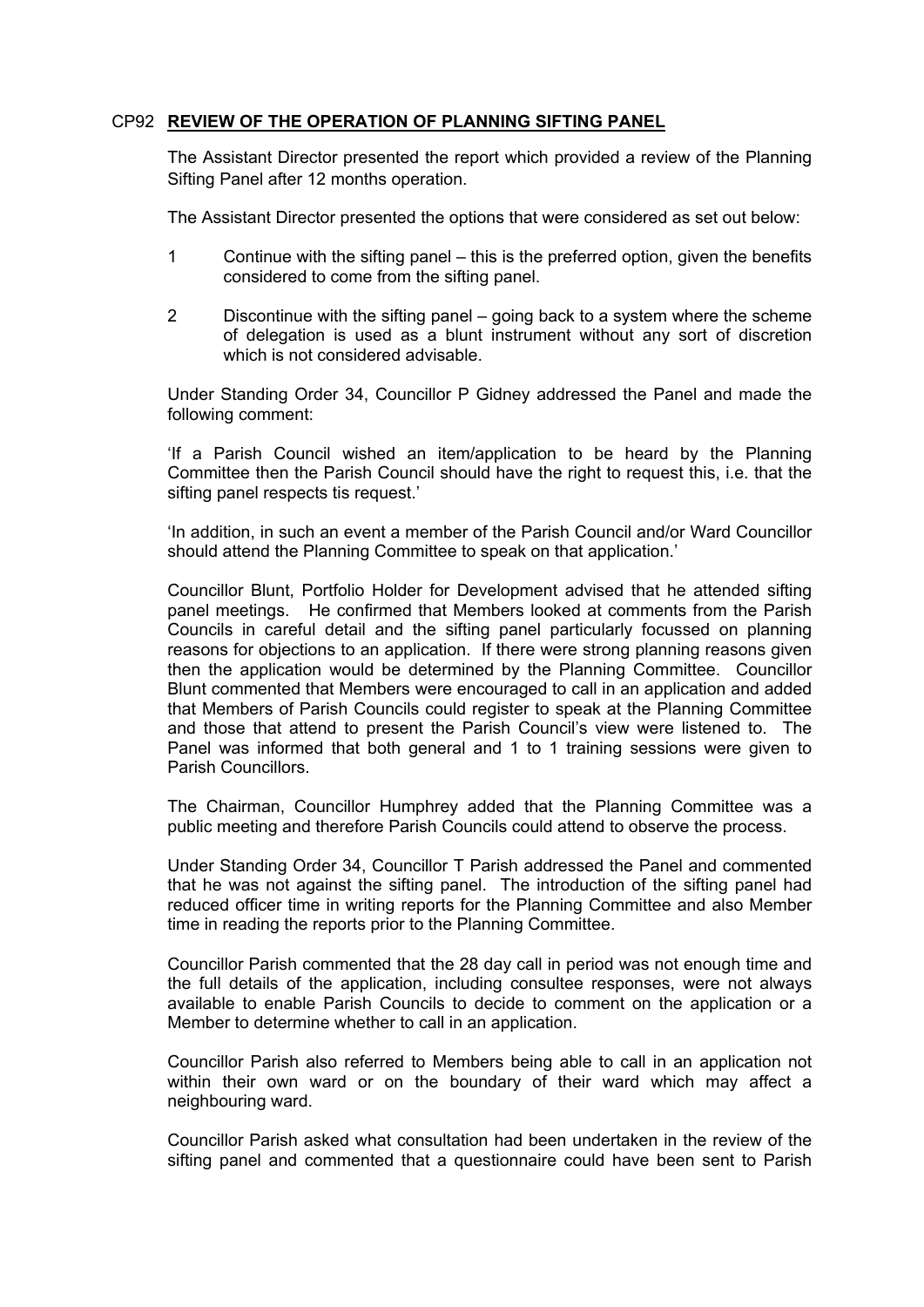Councils, Ward Councillors and the Planning Committee before the final recommendation to Cabinet.

In response to the questions raised by Councillor Parish, the Portfolio Holder for Development explained that the original Cabinet report determined that the review was to be undertaken by the relevant scrutiny panel, which in this case was the Corporate Performance Panel.

In response to the comment on the 28 day call in period, the Portfolio Holder for Development explained that the timetable was tight, but that the Council was as flexible as possible within the process. The Panel was advised that the Planning Committee now visited all major application sites prior to a decision being made by the Planning Committee, which had helped. The Assistant Director advised that the Council had to work to an 8 week target for most applications and added that if additional information was received after the 28 day call in, the comments were still taken on board.

With regard to the calling-in of applications not within a Councillor's own ward, the Portfolio Holder for Development advised that a Councillor should discuss the application with their neighbouring Ward Member and agree an approach to potentially calling in an application.

Under Standing Order 34, Councillor Mrs Spikings addressed the Panel.

The Panel was advised that operation of the sifting panel for the past 12 months had been a successful trial. A number of Councillors had attended and observed the process. A Member of the Planning Committee attended each sifting panel on a rotational basis and positive feedback had been received. Councillor Mrs Spikings explained that no debate on the planning merits took place at the sifting meeting, the planning officer displayed a map of the proposed site on the screen and outlined the proposal. The sifting panel then decided if an application ought to go to the Planning Committee or determined under delegated powers. Councillor Mrs Spikings reiterated that site visits were undertaken by the Planning Committee prior to determining the application. It was highlighted that some Parish Councils attended the Planning Committee to present their views and Parish Councils would always be welcome to attend.

In conclusion, Councillor Mrs Spikings advised that the number of applications being determined by the Planning Committee had reduced. Councillor Mrs Spikings reminded those present that the planning officers had to work to Government deadlines and encouraged the Panel to support the recommendations set out in the report.

Councillor Crofts stated that he was pleased to note the comments of the Portfolio Holder in that Parish Councils would need to present sound planning reasons for an application to be determined by the Planning Committee and that most applications which received objections from the Parish Council would be determined by the Planning Committee. Councillor Crofts added that he did not see that any power was being taken away from Parish Councils in their ability to raise an objection to a planning application.

The Assistant Director advised that the Executive Director – Environment and Planning and himself were members of the sifting panel and if a Parish Council submitting good planning reasons objecting to an application, then the application would be determined by the Planning Committee.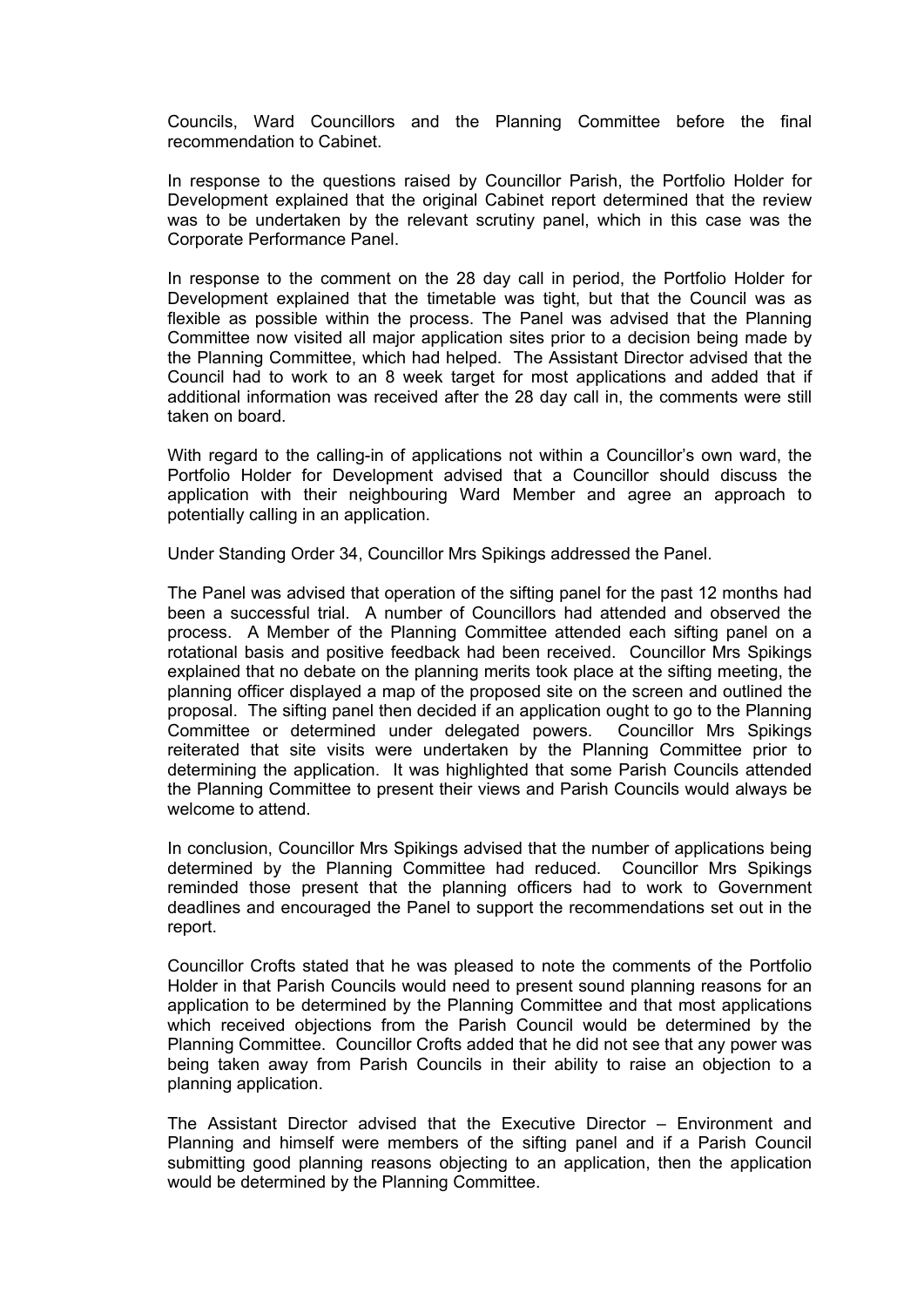Councillor Mrs Fraser explained that she had attended sifting panels both as an observer and as a Member of the Planning Committee and emphasised that the views of Parish Councils were considered and if there was any doubt the application would be determined by the Planning Committee. Councillor Mrs Fraser added that Parish Councils needed to be more active in the planning process and attend a Planning Committee to view the process.

In conclusion, Councillor Mrs Fraser commented that both visiting major applications prior to determination and the introduction of the sifting panel had been two positive moves in the planning process within the last 12 months.

The Portfolio Holder for Development advised that previously a workshop had been held for Parish Councils and a further workshop would be scheduled following the Borough and Parish Council Election in May to encourage people to become involved in the process. Parish Councils had also been given the opportunity to engage in a 1 to 1 session to discuss any particular issues in their parish. The Borough Council was keen to support and encourage Parish Councils to engage in the planning process.

The Assistant Director informed Members that he had met with a number of Parish Councils and had 1 to 1 discussions on specific issues they had raised and reiterated that general planning sessions would be scheduled for Parish Councils following the May elections.

In response to questions from Councillor Gidney on insufficient detail being available to enable Parish Councils to form an opinion, the Executive Director – Environment and Planning advised that if a Parish Council had a concern they could submit planning reasons for objecting to an application or alternative contact the case officer to discuss the application.

The Chairman, Councillor Humphrey explained that the Parish Council would know their own area and if the deadline had been missed to submit comments on an application then it should be drawn to the attention of the relevant planning officer so it could be addressed accordingly.

The Executive Director – Environment and Planning explained that there was ongoing dialogue following the 28 day call in period and advised that up to the day the decision was taken if additional information was received, the Council would listen and adjust the application if necessary. The Executive Director added that the Council wished to encourage both parishes and others to engage with planning officers if they had any concern. The council had to balance the speed of taking a decision in accordance with legislative provision.

Councillor Moriarty explained that he wished to ask questions on the four areas set out below:

- Parish consultation.
- Agenda for sifting panels.
- Exceptional circumstances.
- Article in the Lynn News today which had quoted: "The plan to extend the system is set to be the subject of a forthcoming report to the Council's Cabinet.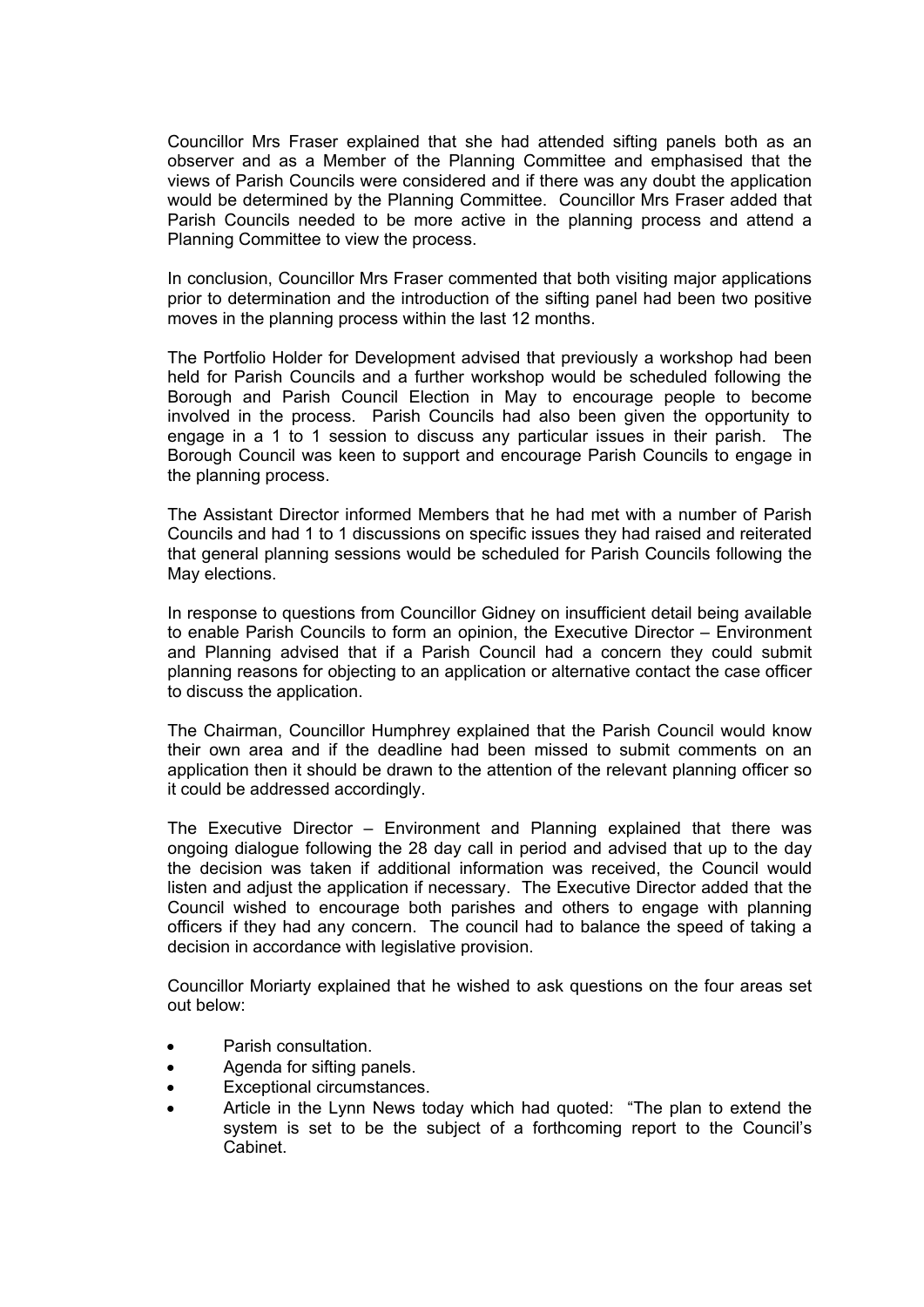In response to the above questions raised by Councillor Moriarty, the Assistant Director explained that each council had its own Scheme of Delegation and could decide how it determined planning applications. It was highlighted that the Scheme of Delegation had been amended over previous years but had not been subject to a consultation process. The sifting panel was part of the democratic process and Members determined which applications went to the Planning Committee. Members were reminded that the Cabinet decision had recommended that a review of the operation of the sifting panel be undertaken by the relevant scrutiny panel, which was the Corporate Performance Panel, and therefore there was no requirement to consult with Parish Councils.

Regarding the Agenda for sifting panels and no details being published, the Assistant Director advised that it was a sifting panel and not a public meeting but that Members could attend to observe the process.

With regard to what was meant by 'exceptional circumstances', the Assistant Director drew Members' attention to the Scheme of Delegation which could allow a councillor from another ward to call-in an application to Committee. The Panel's attention was drawn to paragraph 2.14 of the report. Members were advised that this particular issue had not come up within the last 12 months.

In response to reference to the article in the Lynn News, the Assistant Director advised that after the Corporate Performance Panel a report would be submitted to Cabinet on 26 March 2019.

Following comments from Councillor Morrison on Members being aware of Parish Councils being able to attend Planning Committee meetings, the Chairman, Councillor Humphrey explained that this would be included as part of the Councillor Induction Programme following the May 2019 elections. It was noted that the training would be available to both new and existing Councillors.

Councillor Mrs Spikings commented that regular training sessions for the Planning Committee was important and advised that the subject of the next training session was the Code of Conduct, and explained that not all Members were available to attend, but focus should be placed on better attendance at training sessions.

Members were reminded that the Planning Committee received late correspondence on the applications to be determined on the working day prior to the meeting. Upon receipt of late correspondence or if new information was presented there was the option to defer the application.

In response to questions from the Chairman, Councillor Humphrey the Executive Director Environment and Planning explained that prior to the introduction of the sifting panel 20+ applications would frequently go to each meeting of the Planning Committee.

The Chairman, Councillor Humphrey informed the Panel that a number of emails had been received from Parish Councils. The Portfolio Holder for Development and the Assistant Director confirmed they thought that all the questions contained in the emails had been answered during the debate. However, the Assistant Director undertook to check all issues had been covered, and if they hadn't he would response to the Parish Councils.

The Chairman, Councillor Humphrey thanked the Portfolio Holder, Members attending under Standing Order 34 and officers for their input.